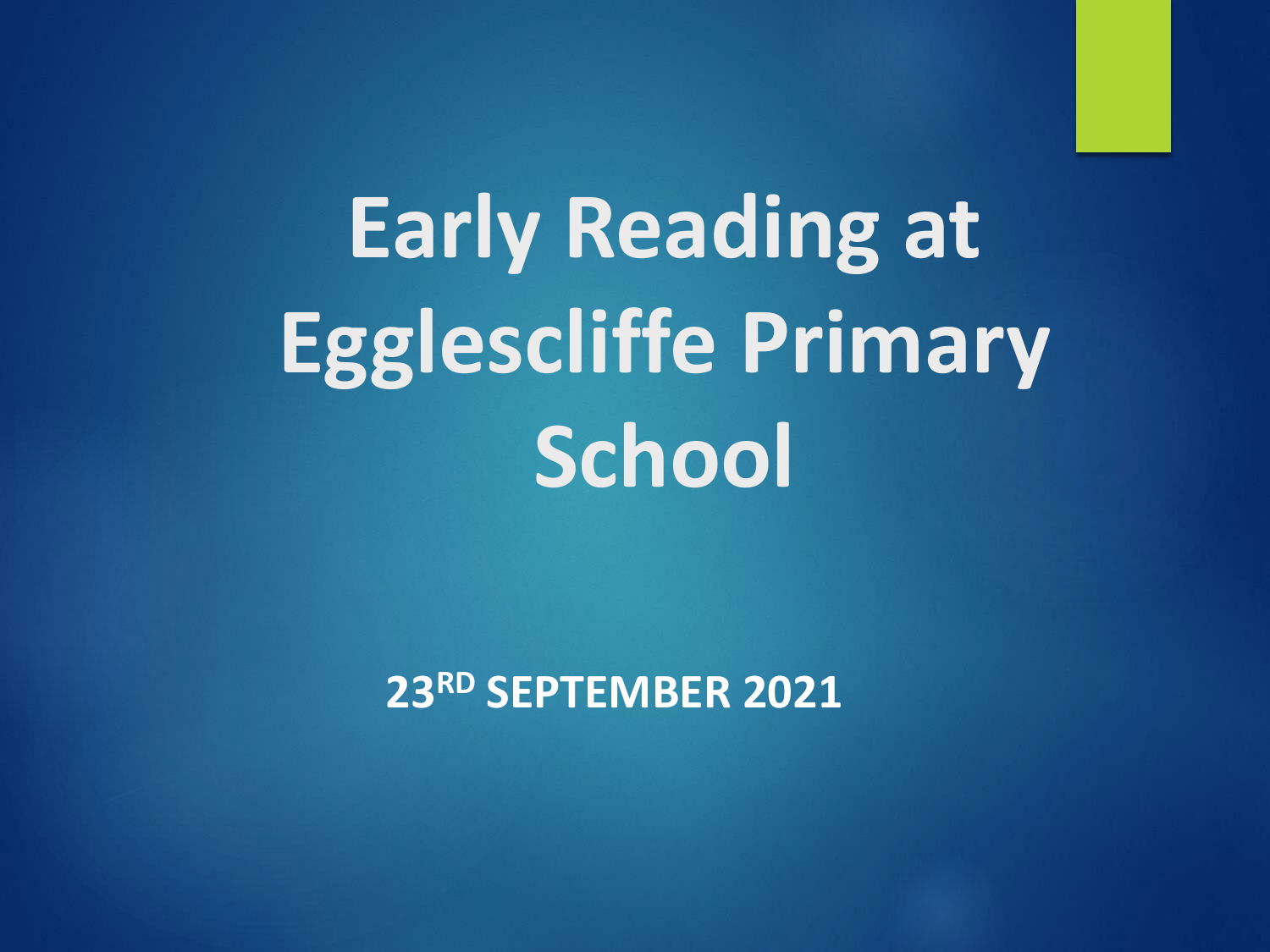#### The Importance of Reading

'Children who are read to every day at age three have a vocabulary at age five which is nearly two months more advanced than those who are not. A child taken to the library on a monthly basis from ages three to five is two and a half months ahead of an equivalent child at age five who did not visit the library so regularly' –

Washbrook E. and Waldfogel J.,

Cognitive Gaps in Early Years,

The Sutton Trust, 2010.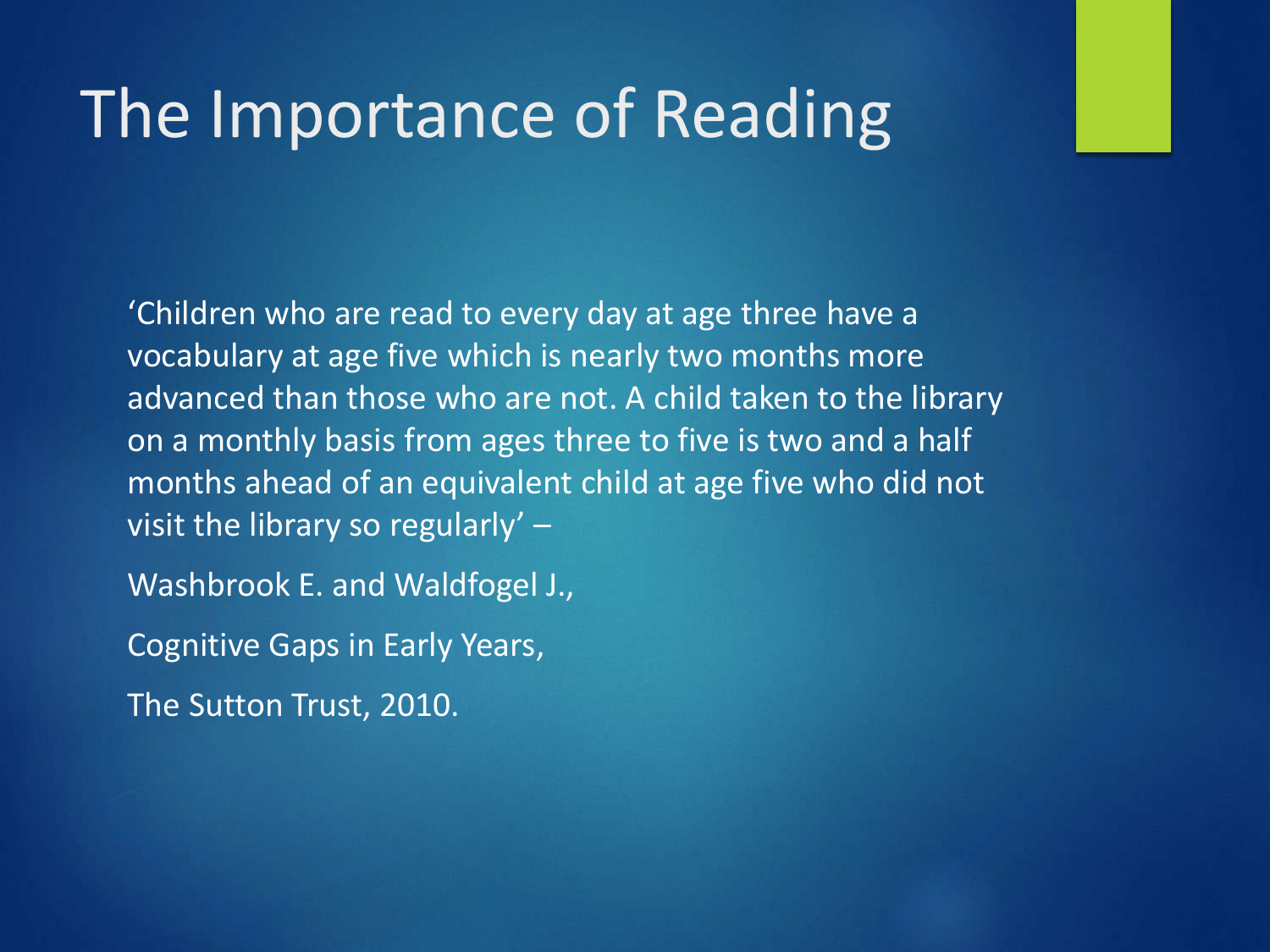#### Our aims today:-

 $\blacktriangleright$  Share an understanding of reading development with you.

 $\blacktriangleright$  Introduce the way we teach Phonics in School.

 $\triangleright$  Share strategies how you can help at home with your child's reading and writing development.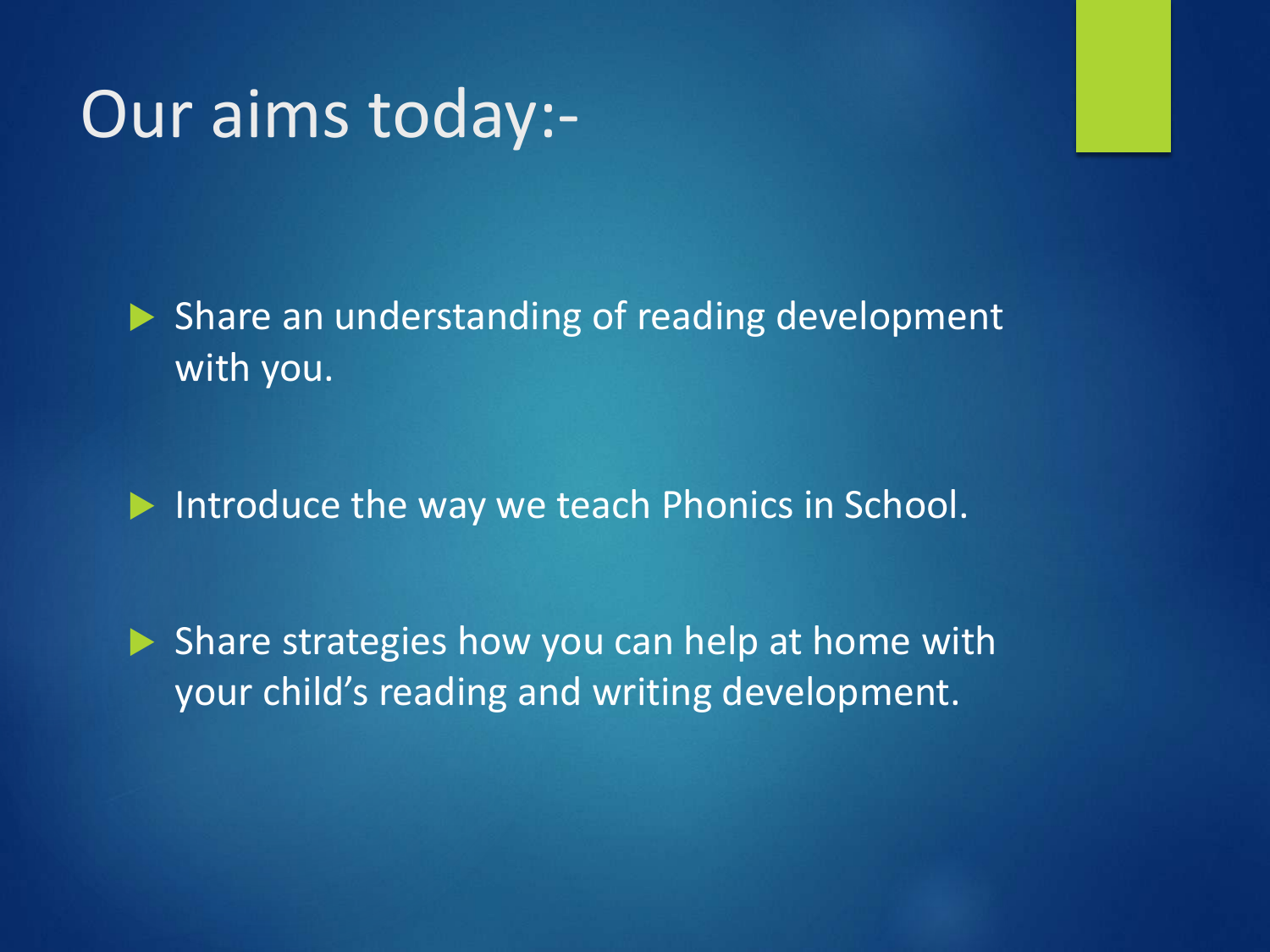

#### **What is phonics?**

Phonics is one method of teaching children how to read and write.

Phonics is all about sounds. There are 44 sounds in the English language, which we put together to form words.

Some are represented by one letter, like 't', and some by two or more, like 'ck' in duck and 'air' in chair.

Children are taught the sounds first, then how to match them to letters, and finally how to use the letter sounds for reading and spelling.

Synthetic phonics refers to 'synthesising', or blending, the sounds to read words. It is based on the idea that children should sound out unknown words and not rely on their context.

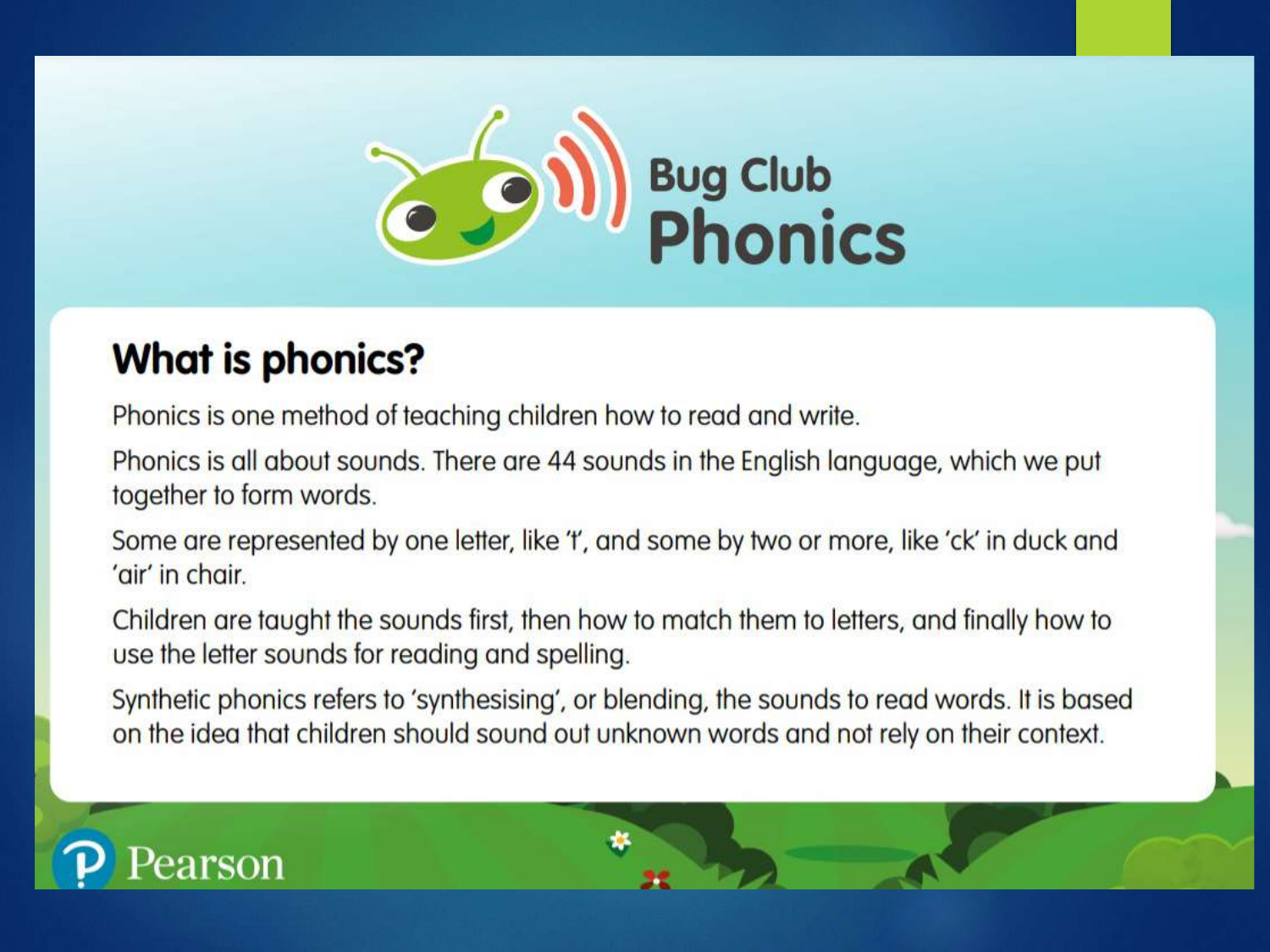## **Synthetic Phonic Teaching**

Synthetic phonics is simply the ability to convert a letter or letter group into sounds that are then blended together into a word.

#### *At Egglescliffe CE Primary School, we use the Phonics Bug Programme*

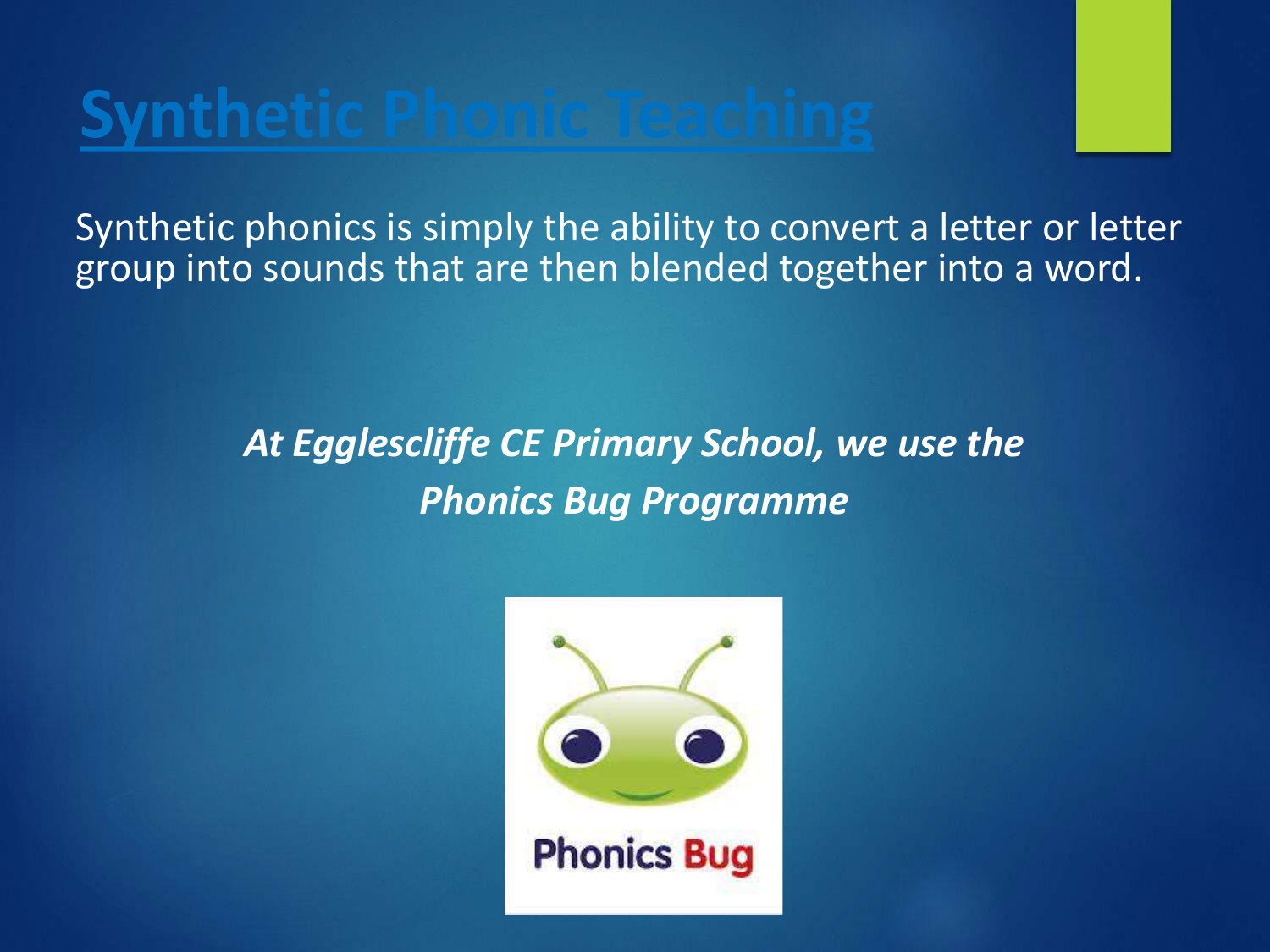#### **Phonics Bug**

Phonics Bug is **based on the principles of synthetic phonics** and is intended to provide us with a highly structured and supportive programme to ensure children are developing their phonic knowledge; enjoying themselves whilst they do so!

- In Phonics Bug the individual sounds are called Speed Sounds.
- All words are made up of sounds, ( pure sounds) m **not** muh, s, **not** suh, blended together this is called 'Sound Blending'
- **How does it work??**
	- Children learn the 44 sounds and matching letters
	- They learn to blend sounds to read words
	- Read lots of specially written books
	- This is DECODING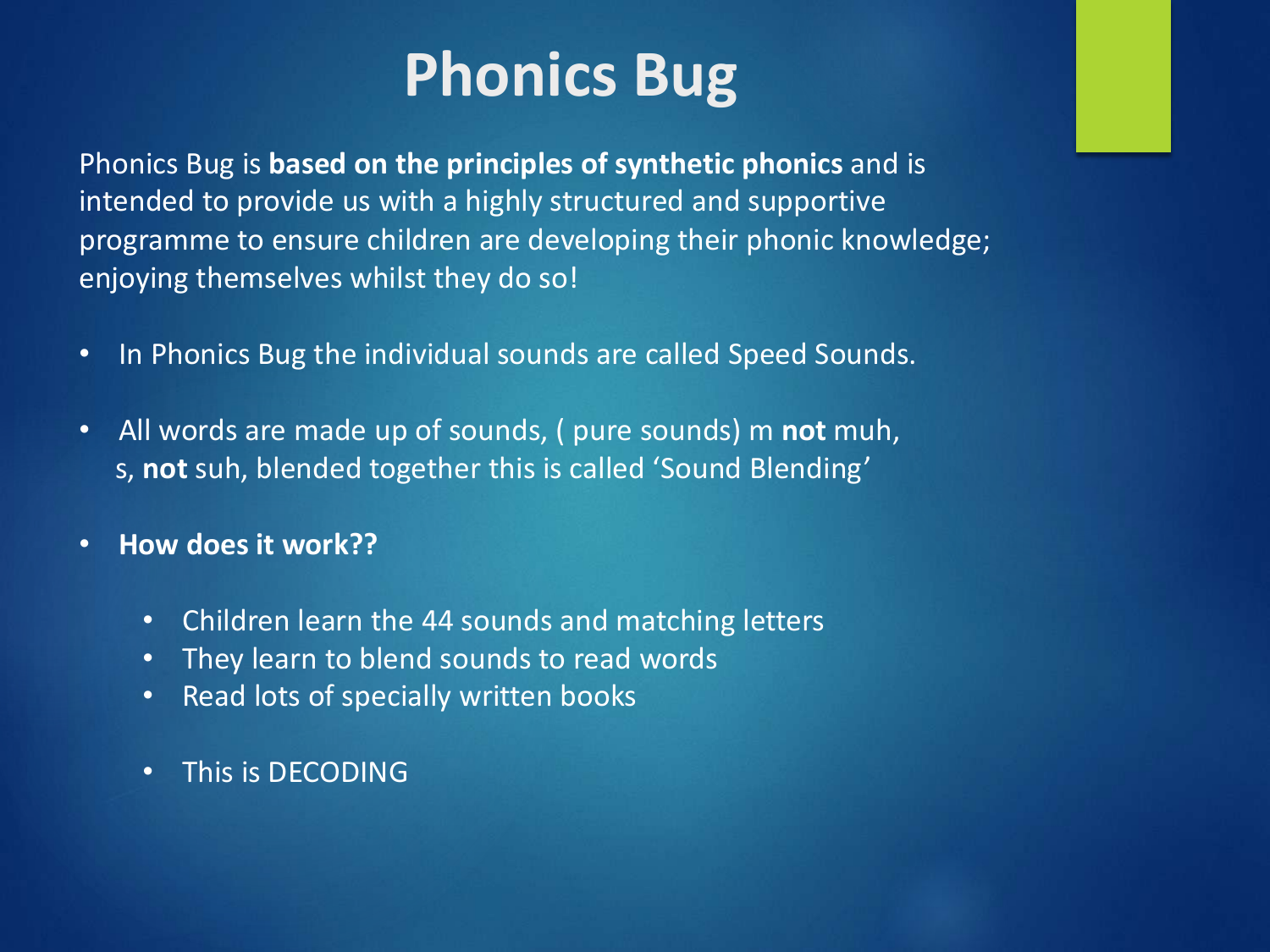Let's have a go!!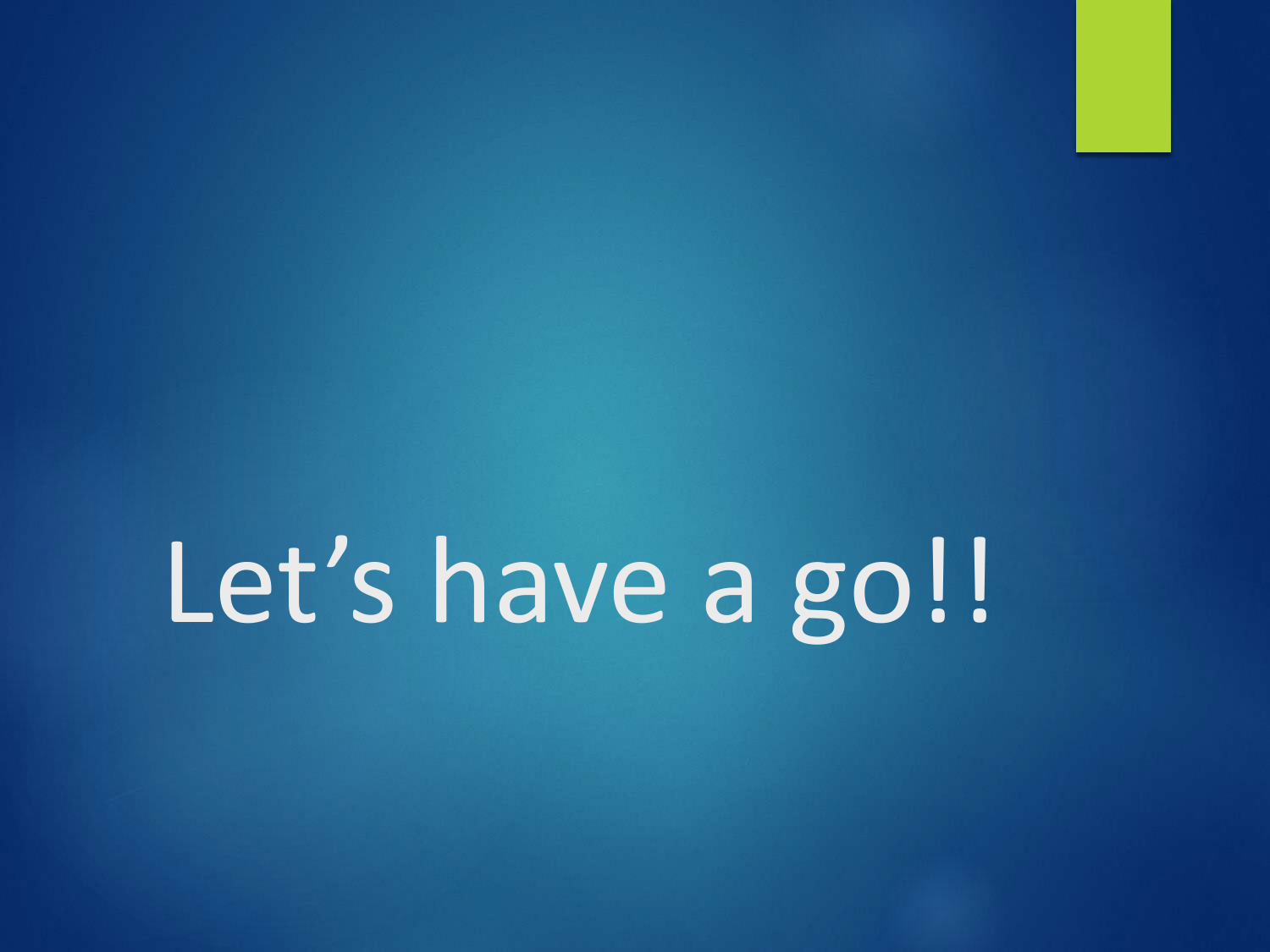#### **Phonics Continued…..**

As the children continue to progress, they will learn:-

#### Diagraphs same sound different spelling application

ay ee igh ow oo oo or ar air ir ou oy

ea oi a-e i-e ai o-a o-e ue aw are ur er ow ew ire ear ure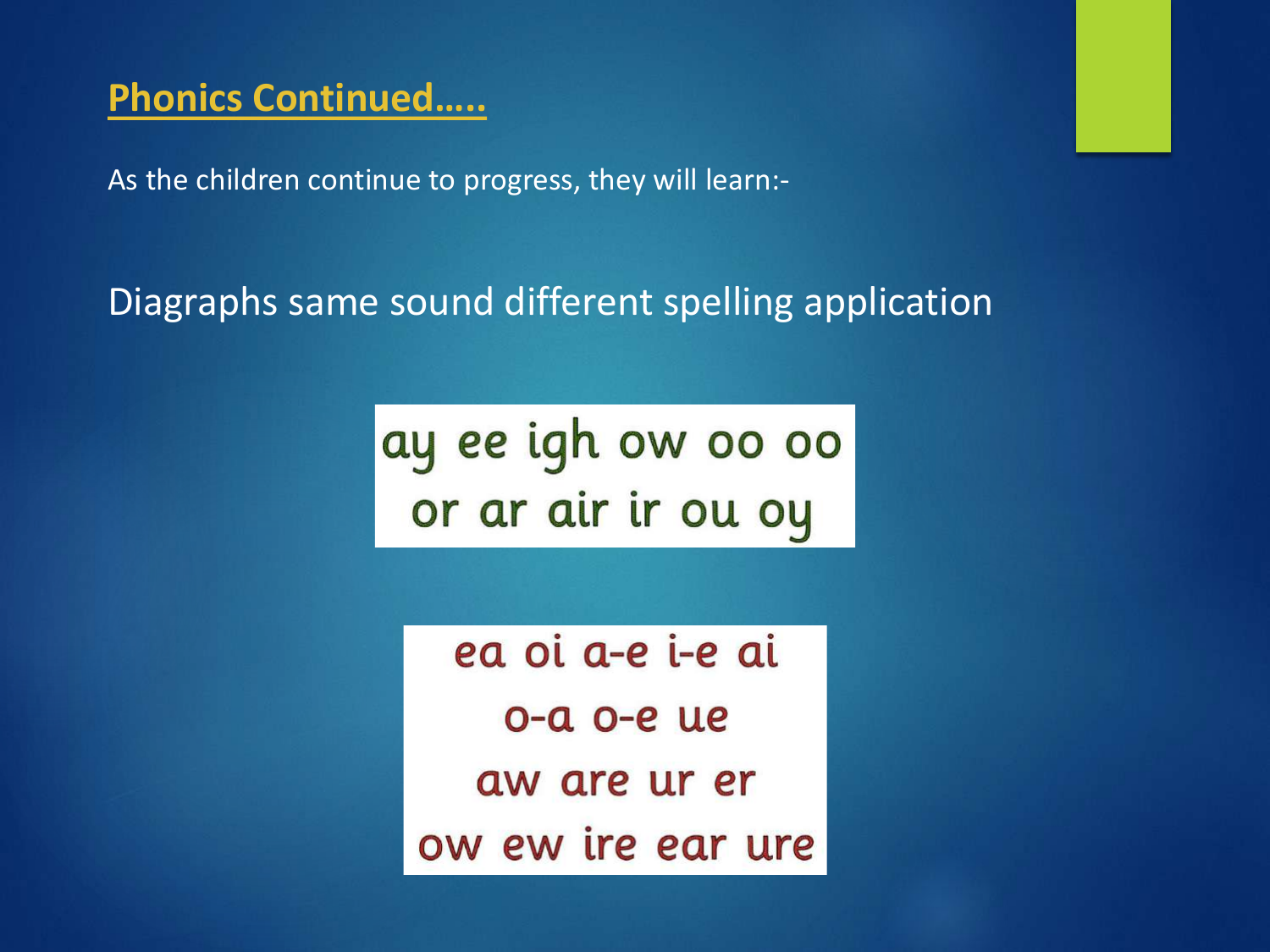# **Segmenting**

What is segmenting? Segmenting is when you sound out the phonems eg u *Cat c-a-t* **Dog** *d-o-g* u *Ship sh-i-p*

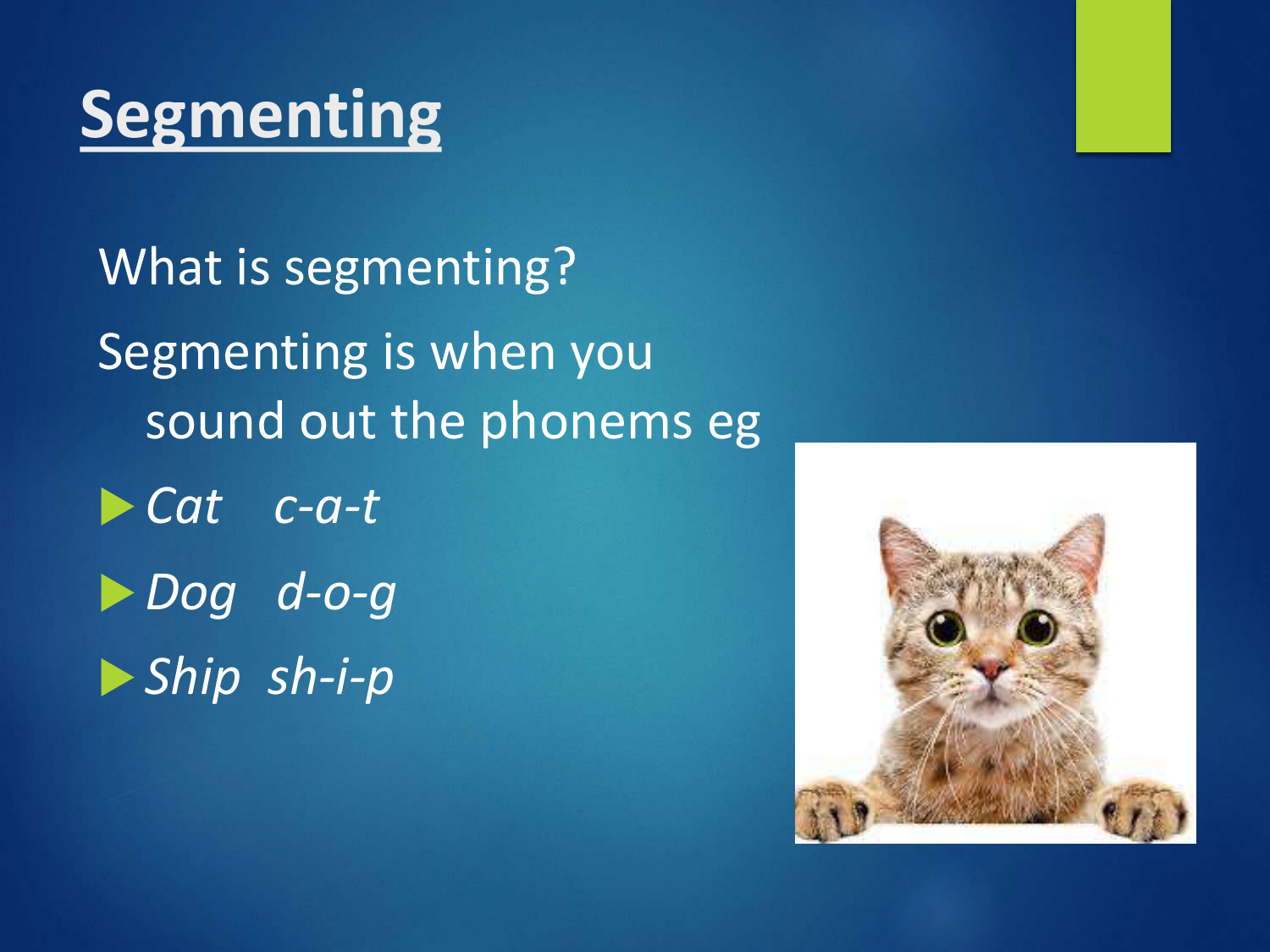

I

**the** 

**my**

**he**

These words cannot be sounded out correctly. High frequency words are ones you just need to learn

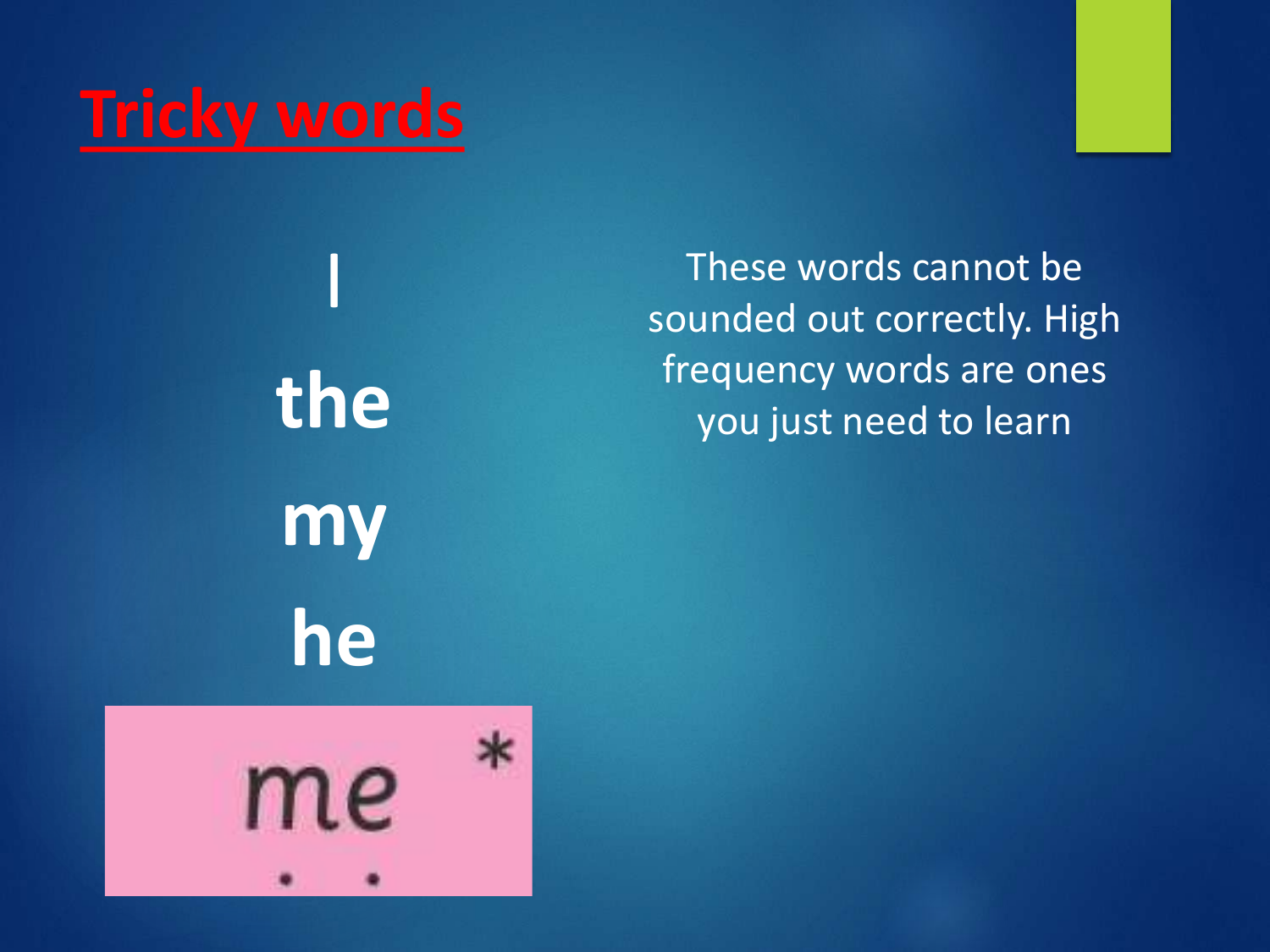# **Writing using Phonics Bug**



Before children write words they use their Fred Fingers to hear the sounds then write them.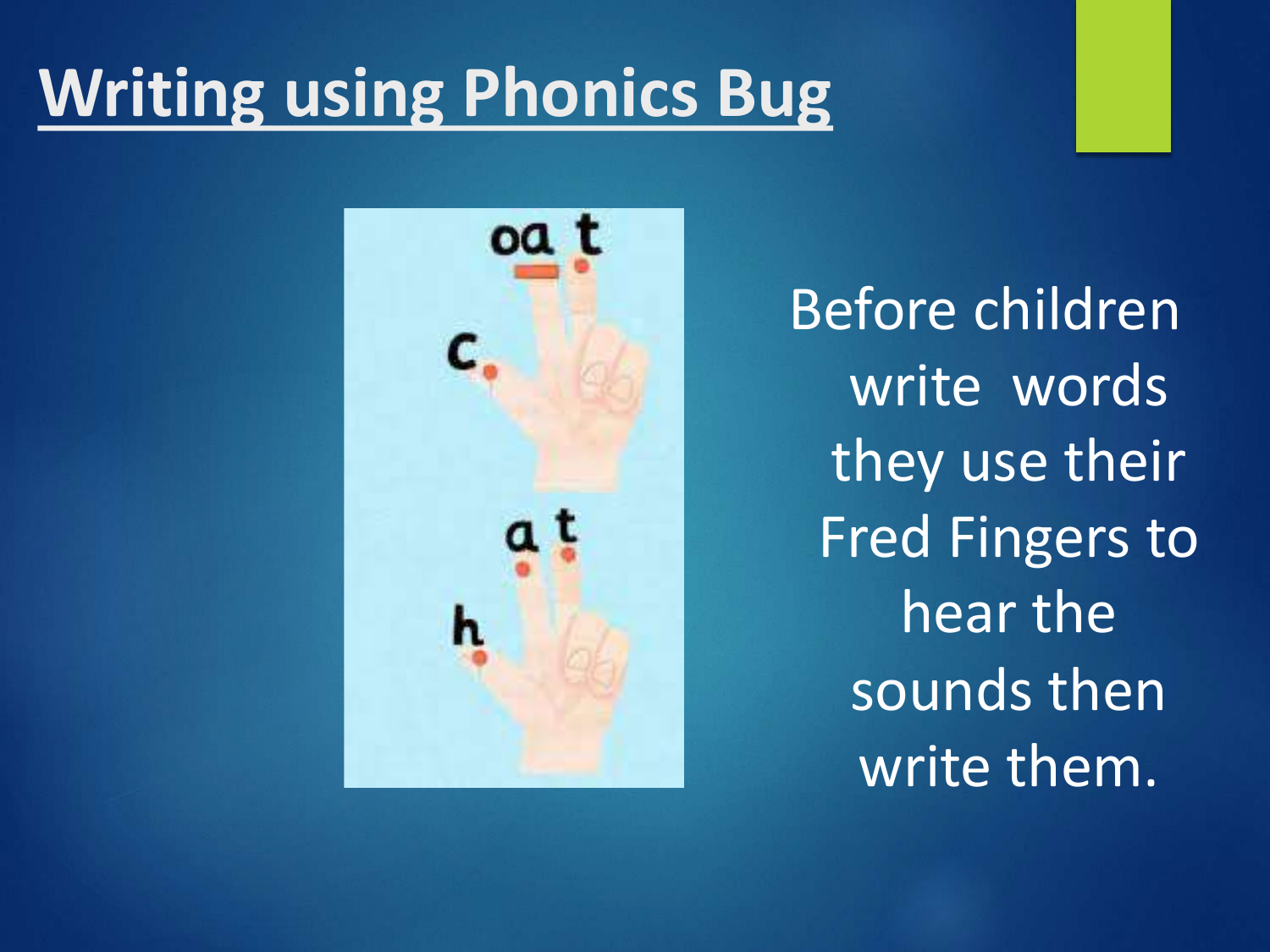#### *Following the Phonics Bug Programme*

- **Active Learn**
- Teaching the pure sound
- Application of knowledge
- Practse in a variety of ways
- Reading the phonics book which supports learning
- Writing the phoneme using the correct orientation and pencil grip

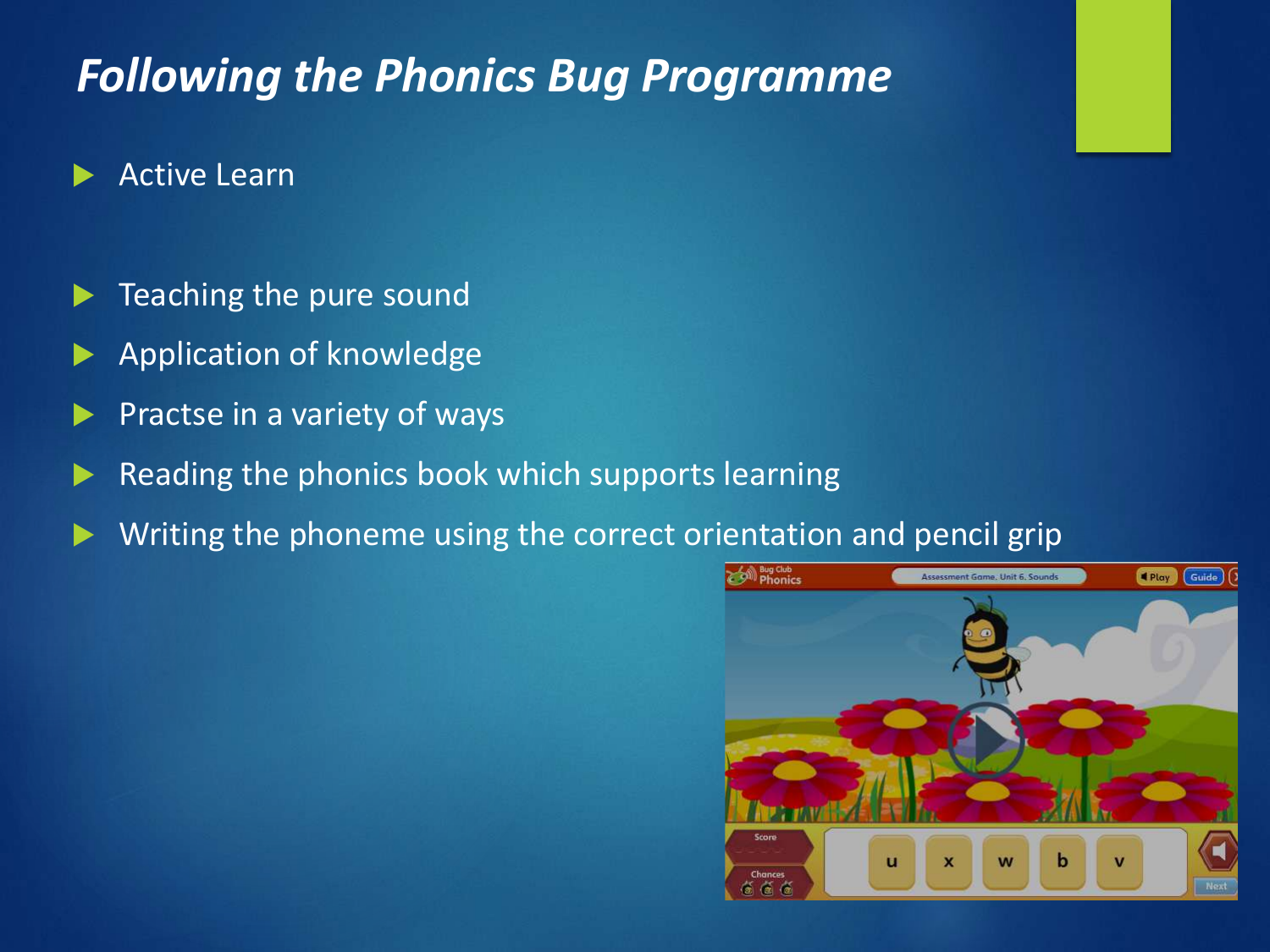#### **Phonics Phases**

 $\blacktriangleright$  Children are split into developmentally appropriate phonic groups. Taught to the necessary level and speed.

- $\blacktriangleright$  Children are assessed by the same person each half term and their group could change – very fluid groups.
- $\blacktriangleright$  They work in their group daily for approximately 30 minutes.
- This continues into Year 1 and beyond if necessary.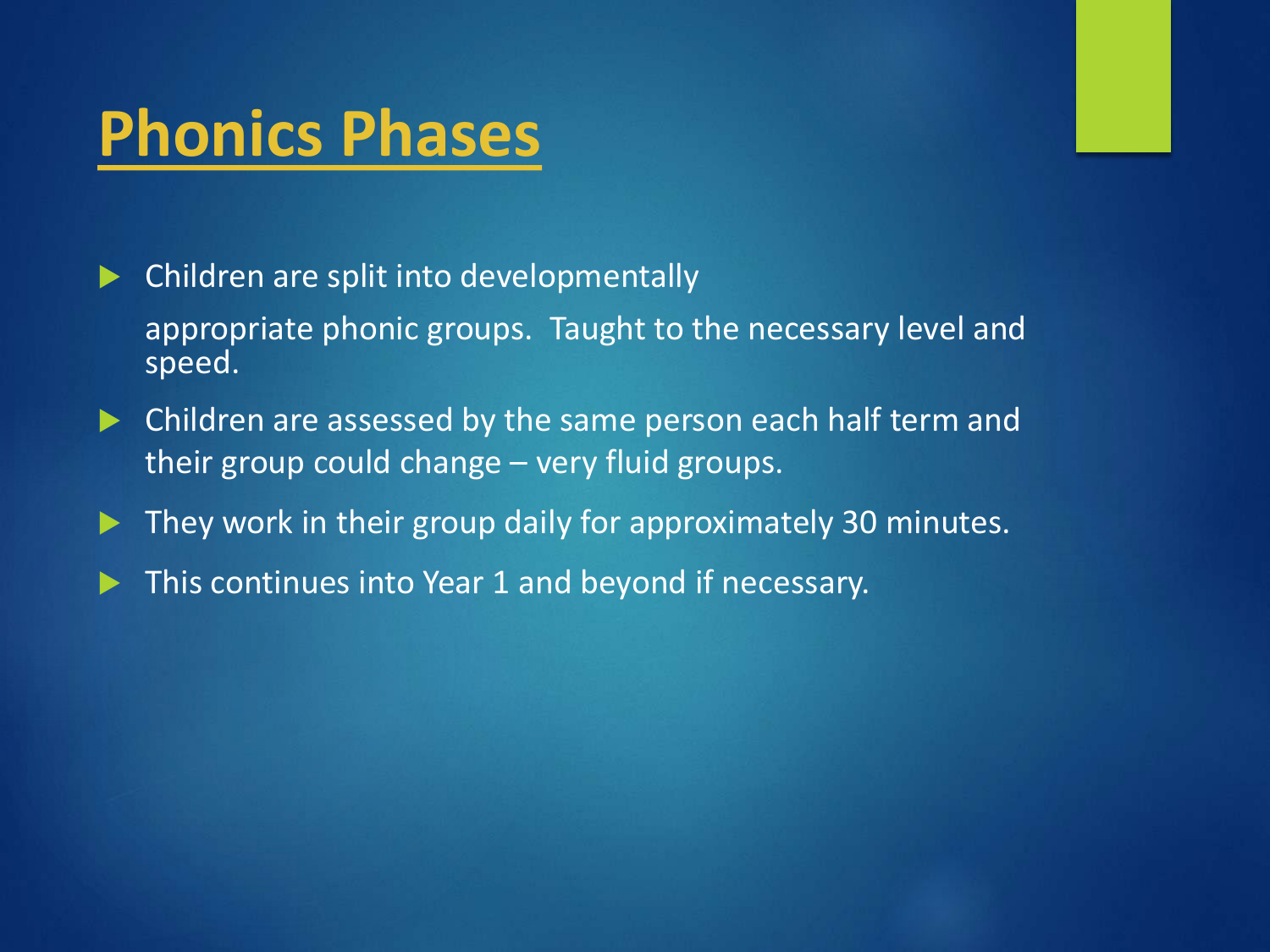# **Forming letters**

 $\triangleright$  So important to form the letters properly and confidently.

 $\triangleright$  A big focus in school with handwriting – this is the foundation.

| Nome:                                                                                                                                                            | <b>SYRIA</b><br>Photography (1) | <b>Phonics</b>                                                                                                                                                                           |             |         | Unit 6 Phoneme /j/: Lesson |         |           |                | Guide)<br>$\mathbf{X}$ |
|------------------------------------------------------------------------------------------------------------------------------------------------------------------|---------------------------------|------------------------------------------------------------------------------------------------------------------------------------------------------------------------------------------|-------------|---------|----------------------------|---------|-----------|----------------|------------------------|
| 3. Put a ring around j in the alphabet.<br>abcdefghijkimnopqrstuvwxuz<br>Put a ring around j in the words.<br>jot<br>iob<br>Write the letters   and I.<br>$\sim$ | jackpot<br>inject               | $\overline{\mathbf{G}}$<br>$\overline{\phantom{a}}$<br>$\lceil \alpha \alpha \rceil$<br>dad<br>war<br><b>HO</b><br>$\left( \blacksquare \right)$<br>Aa<br>$\bm{\sigma}$<br>$\mathscr{L}$ | Sounds<br>函 | Reading | Spelling                   | Writing | Follow-up | $\bullet$<br>⋗ | Show                   |
|                                                                                                                                                                  |                                 | $\bullet$<br>S.<br>I b c                                                                                                                                                                 |             | ghijk   |                            | lmnopqr |           |                | VZ.                    |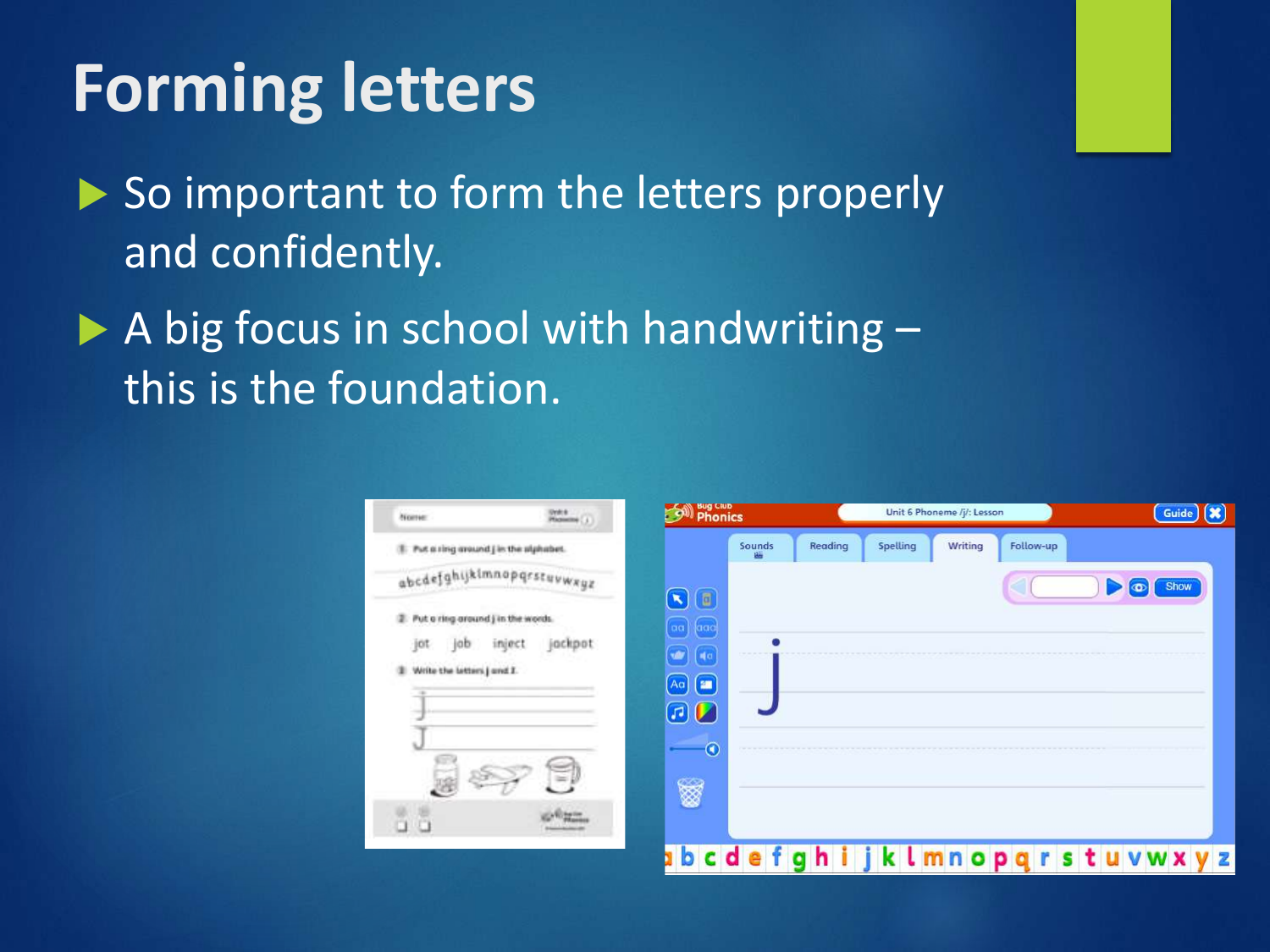#### **Reading Nonsense words**

In Phonics Bug, children learn to read the phonetic decodable words to help with blending almost anything. Children learn to read *'Nonsense words' or 'Alien Words' too,* these are to support their confidence in using their phonetic code in order to read anything!



There is always a picture of an alien and they feature in Y1 as part of the Phonics Screening Test.

Main objective is to build on blending skills.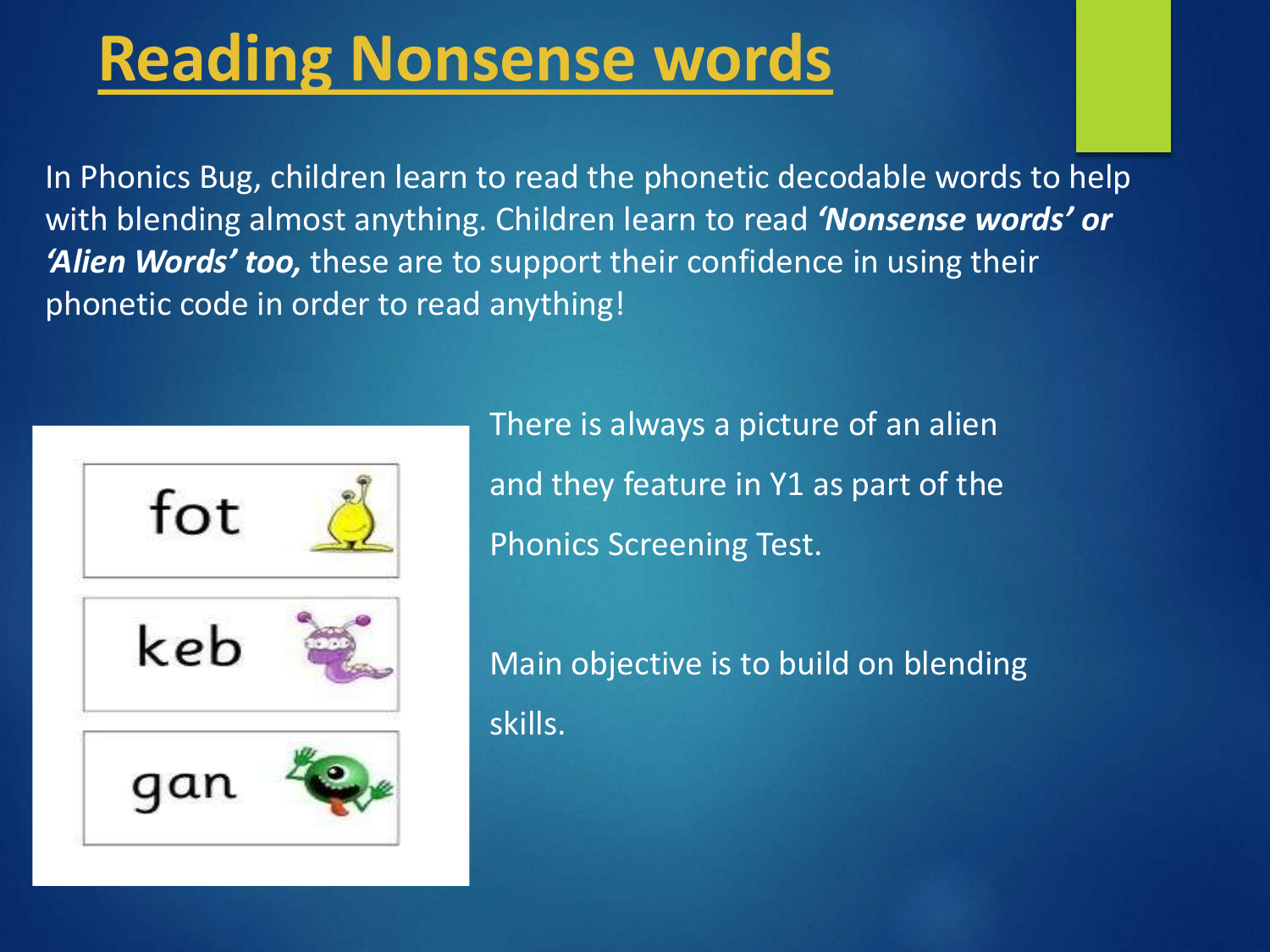# **Phonics Screening Check**

- $\blacktriangleright$  The National phonics screening check is a statutory assessment that was introduced in 2012 to all Year 1 pupils.
- $\blacktriangleright$  All year 1 pupils take the phonics screening check in June.
- $\blacktriangleright$  It comprises of a list of 40 words; 20 real words and 20 nonsense words
- **Phonics Bug fully prepares the children for this test.**
- **Dur results last year were 95%**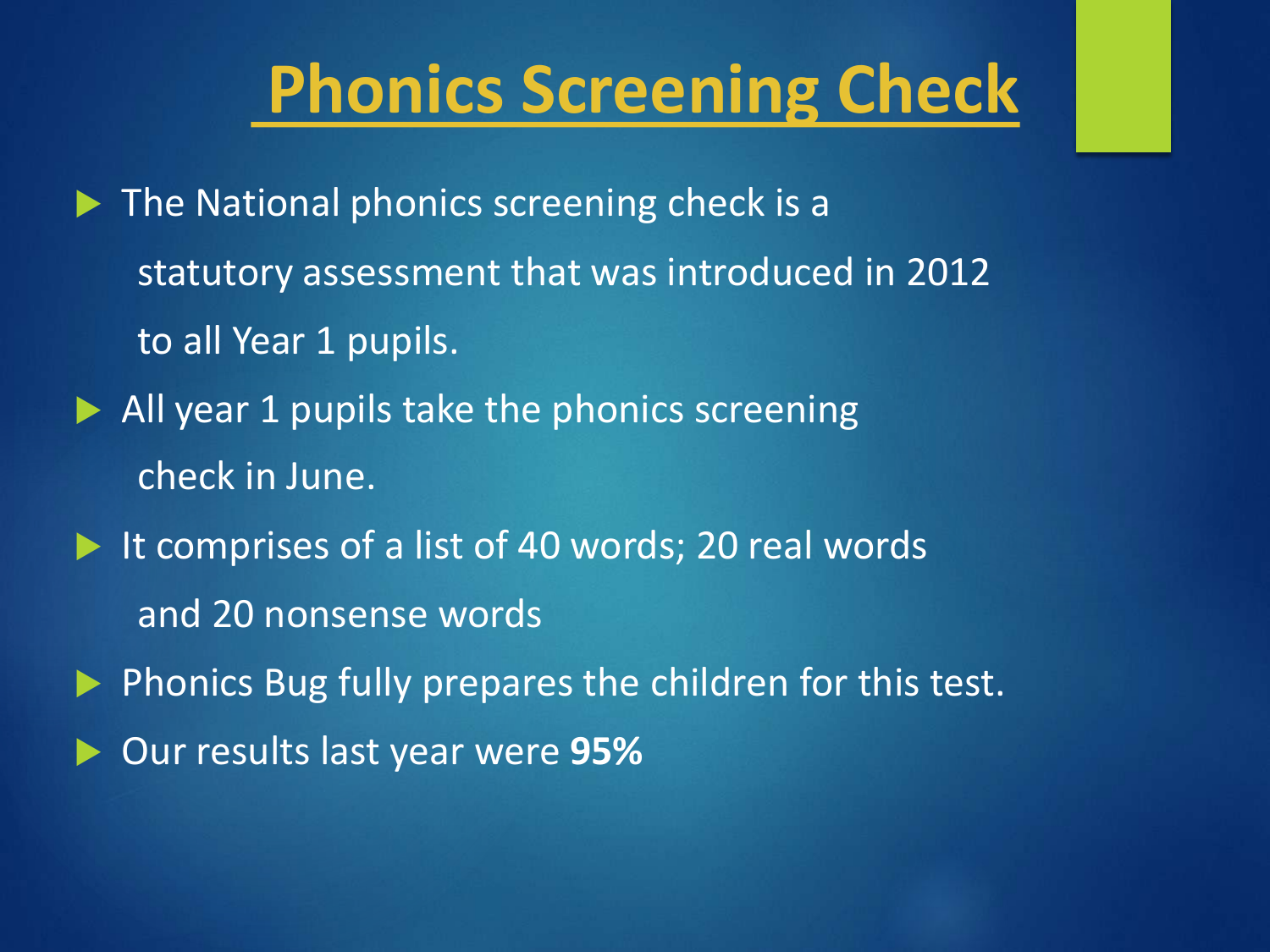# **At home – what you can do**

**Read stories together with**

**expression and fluency –ask comprehension questions**

**Encourage Independent Writing**

- $\blacktriangleright$  Scrap books
- Post cards to friends
	- Posters

**Comics** 

**Captions** 

**Practise the Phonics Bug sounds learnt so far and practise handwriting in their Homework book**

**Language**

**Act out your favourite story**

**Make puppets of characters**

**from a story**

**and put on a puppet show**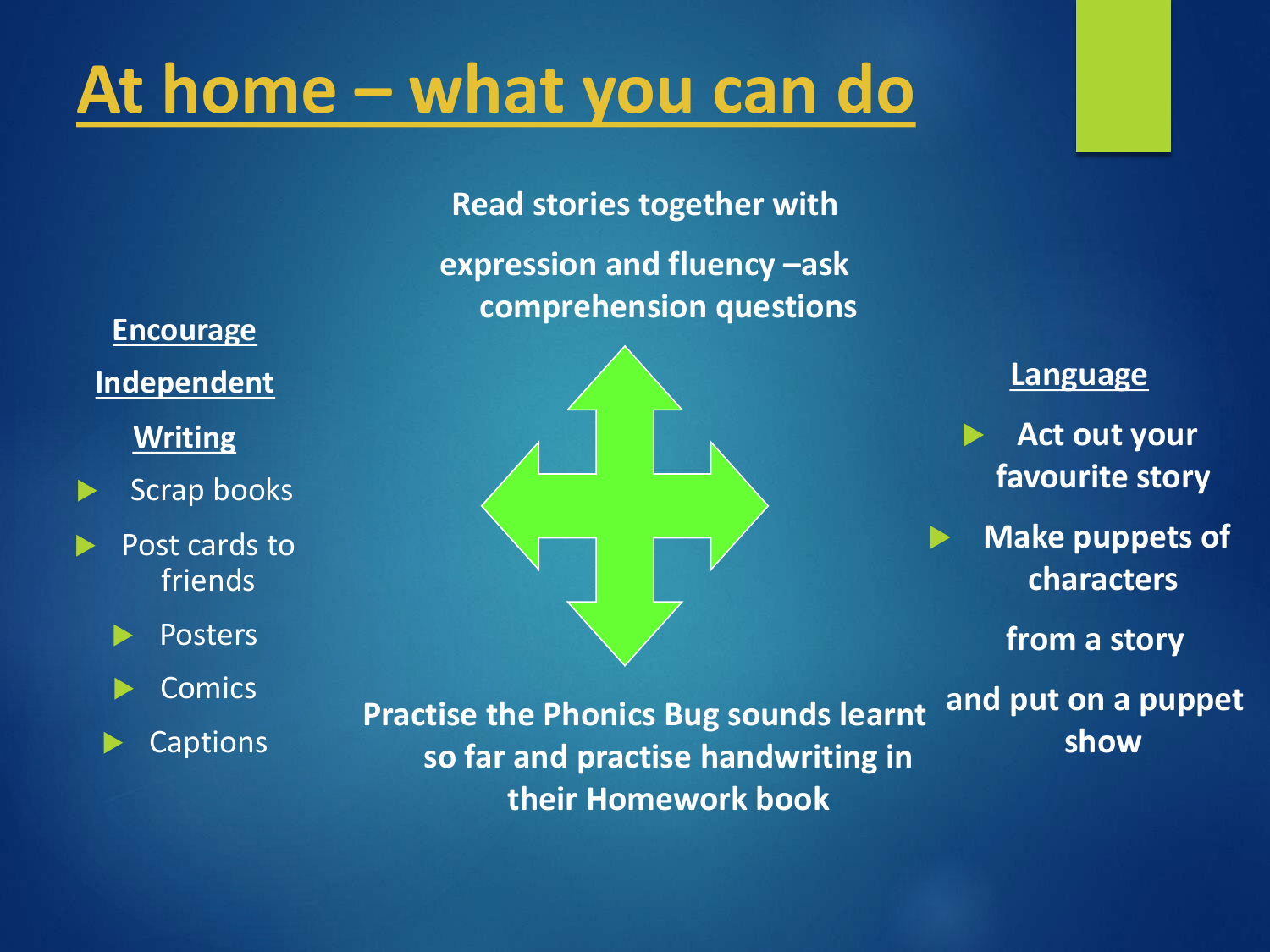# Lending Library and Shared a Story

 $\blacktriangleright$  In Nursery and Reception, we encourage parents and children to take books home from our class libraries. These are books that the children are unable to read independently but are selected as books for you to read with and to your child. Please access the Lending Library in Reception and the Share a Story books in Nursery.

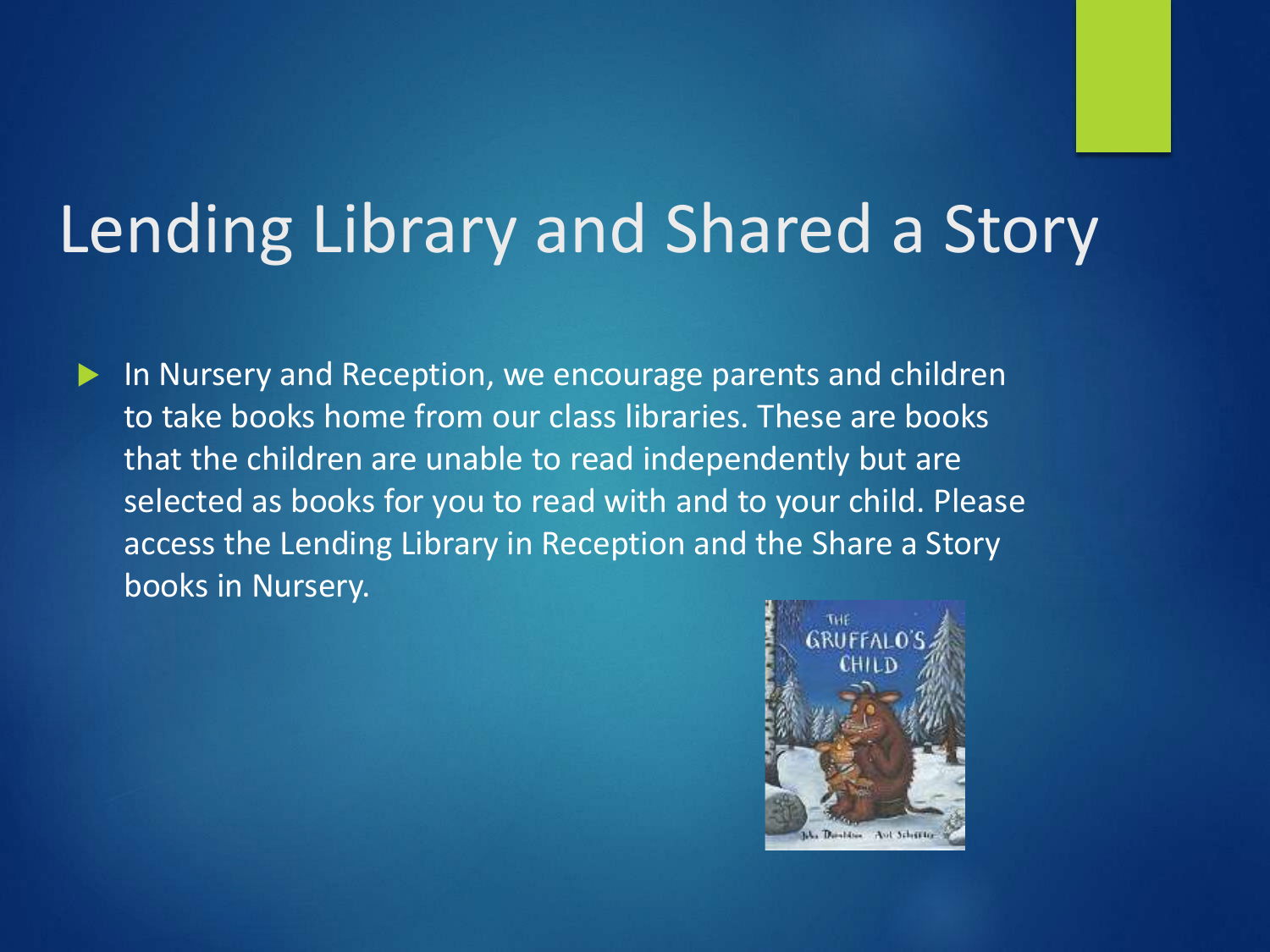### Phonic Bug Books

Inside every Bug Club Phonics printed book there are notes to help you make the most of reading with your child.

**Inside front cover:** there are suggestions of things to do before your child starts reading, such as saying the sounds and practising blending them to make words as well as things to do whilst your child is reading to you; for example, checking their understanding of the story or information on the page.

**Inside back cover:** the activities here are to help your child consolidate what they have read and increase their fluency.

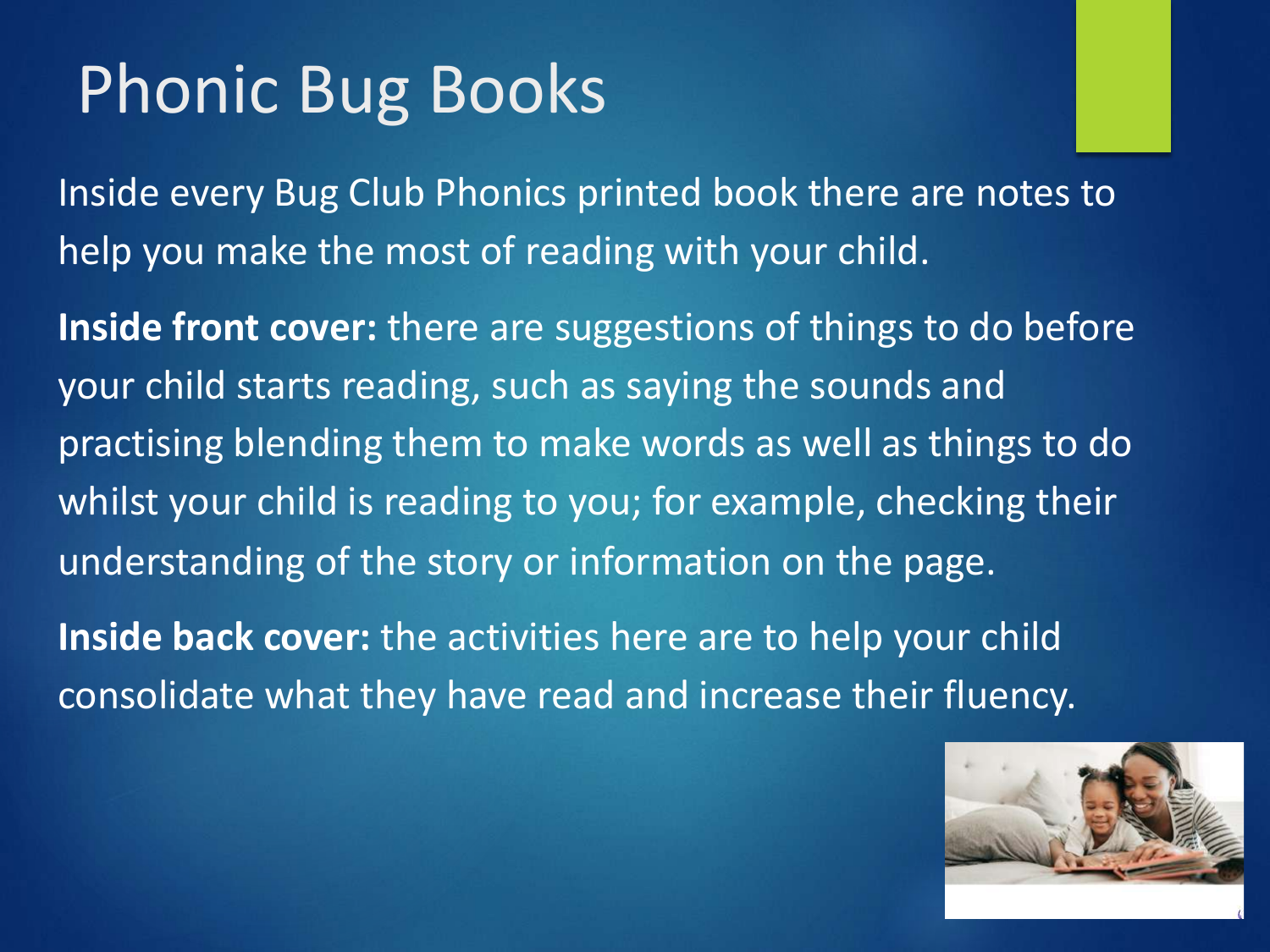#### **Reading a book online**

We allocate books to your child according to their reading levels. These books will appear in the 'My Stuff' area of their personal homepage.

The eBooks have three main additional features to help your child. Find them in the 'Independent' section of 'My Stuff'.

- **Phoneme pronunciation guide:** click on the bug icon to hear some of the phonemes (sounds) in the book.
- **Read to me:** after your child has had a go at reading the book, you can click on this to hear the text read out loud e.g. to help your child with giving expression.
- **Quiz question:** click on the second bug icon within the book to answer a question designed to reinforce your child's learning. Their teacher will receive information about attempted questions.

When your child has finished the book, clicked on the phoneme pronunciation guide and attempted the quiz question, he or she will earn 'ActiveLearn Coins'. By reading more books, your child will earn enough coins to 'buy' a reward in one of the many reward schemes.

When your child has finished a book, it will move to 'My Library'. Children can read these books again if they want to, or they can choose new books from 'My Stuff'.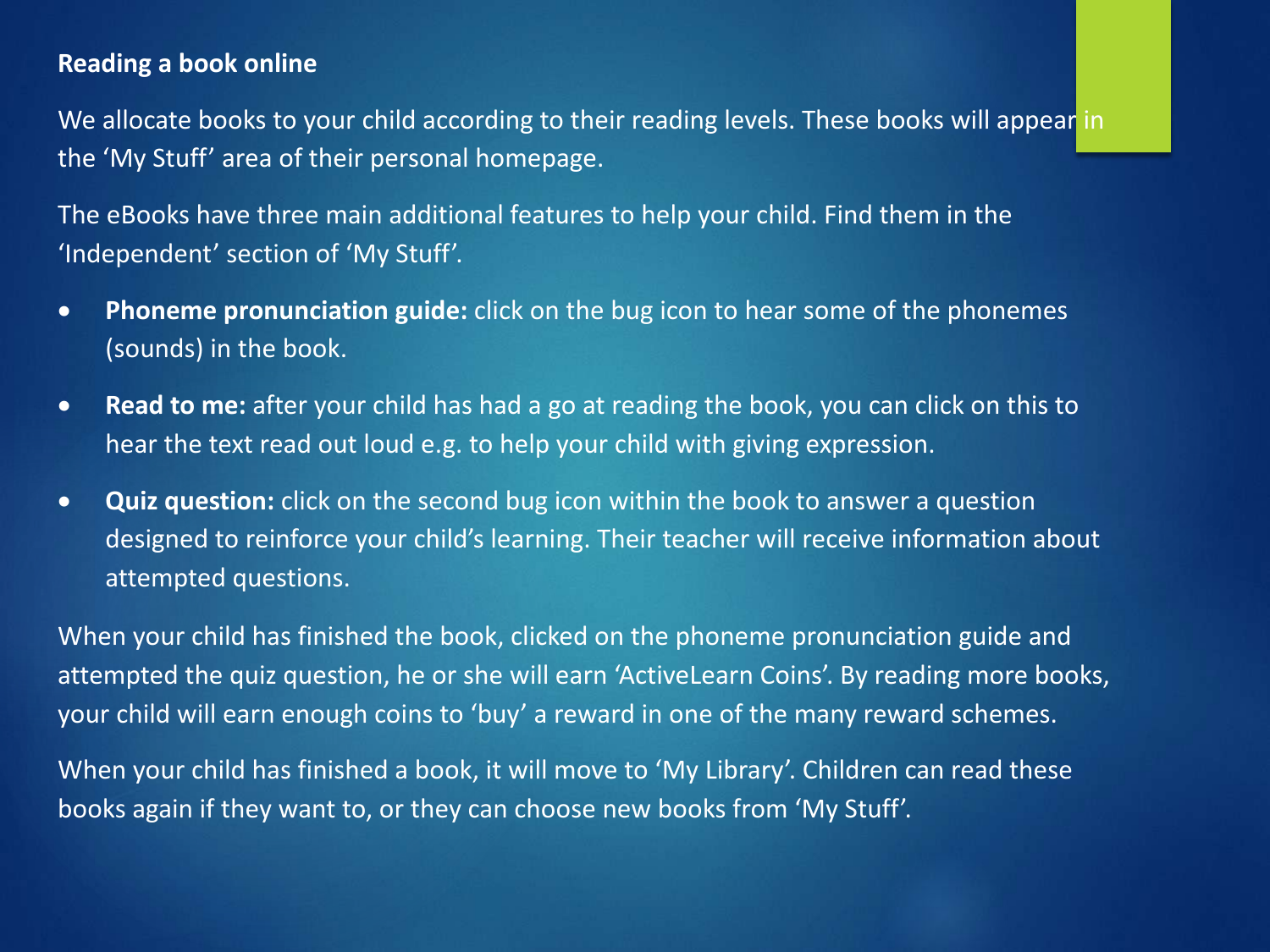#### **Sharing reading**

When sharing a book with your child, try to take opportunities to talk about the book - before, during and after reading.

**Before reading:** look at the book cover and talk about your child's expectations. Is the book likely to be fiction or non-fiction? Have you read other books together about these characters or by this author? What does your child think the book is going to be about?

**While reading:** support your child when unknown words need tackling: you can sound them out, split them into syllables, or identify suffixes and prefixes. Remind your child to listen to the words while reading them, to make sure that they make sense. Have a 'meaning check' every now and again to ensure that your child understands the text.

**After reading:** talk about the book. What was it about? Did it match your child's expectations? Ask questions beginning with the words *how* and *why* to check that your child has been able to read between the lines. Ask whether anything seemed puzzling. Then ask your child to explain what the best and worst bits of the book were, and why.